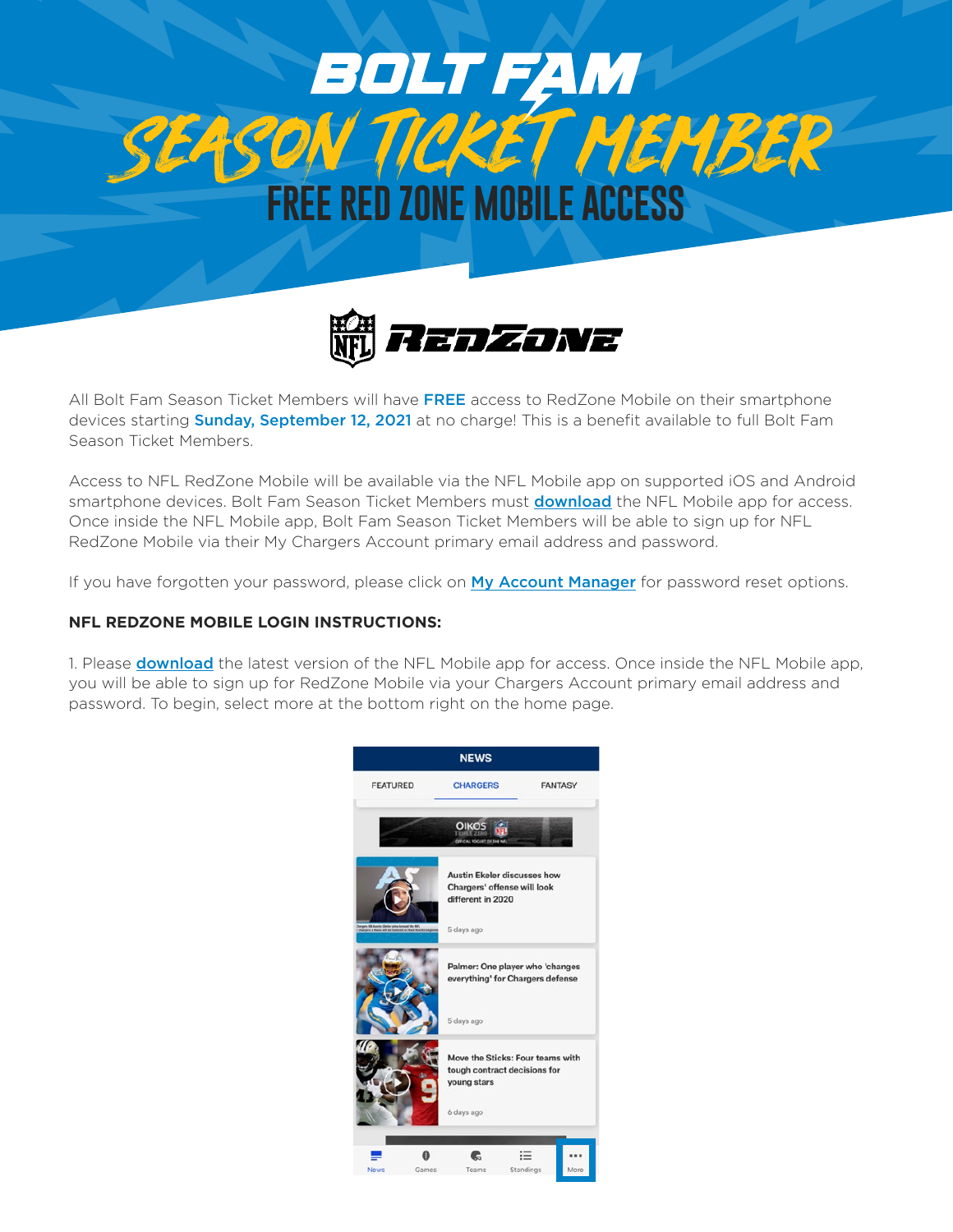2. Click the settings wheel at the top right of the screen.



3. Once you are in settings, scroll down and click connect next to Season Ticket Holder.

| <b>SUBSCRIPTIONS</b>              |   |                |                                                |                |  |  |
|-----------------------------------|---|----------------|------------------------------------------------|----------------|--|--|
| <b>Game Pass</b>                  |   | <b>ACCESS</b>  |                                                |                |  |  |
| <b>CONNECTED ACCOUNTS</b>         |   |                |                                                |                |  |  |
|                                   |   |                | Connect other accounts to NFL Mobile to enable |                |  |  |
|                                   |   |                | live access to NFL Network, RedZone, and       |                |  |  |
| additional content.               |   |                |                                                |                |  |  |
| <b>TV Provider</b>                |   |                |                                                | <b>CONNECT</b> |  |  |
| <b>Season Ticket Holder</b>       |   | <b>CONNECT</b> |                                                |                |  |  |
| <b>SUPPORT</b>                    |   |                |                                                |                |  |  |
| <b>FAQ &amp; Customer Service</b> |   | $\mathcal{P}$  |                                                |                |  |  |
| <b>Terms of Service</b>           | ゝ |                |                                                |                |  |  |
| <b>Privacy Policy</b>             |   |                |                                                | ゝ              |  |  |
|                                   |   |                |                                                | $\mathcal{E}$  |  |  |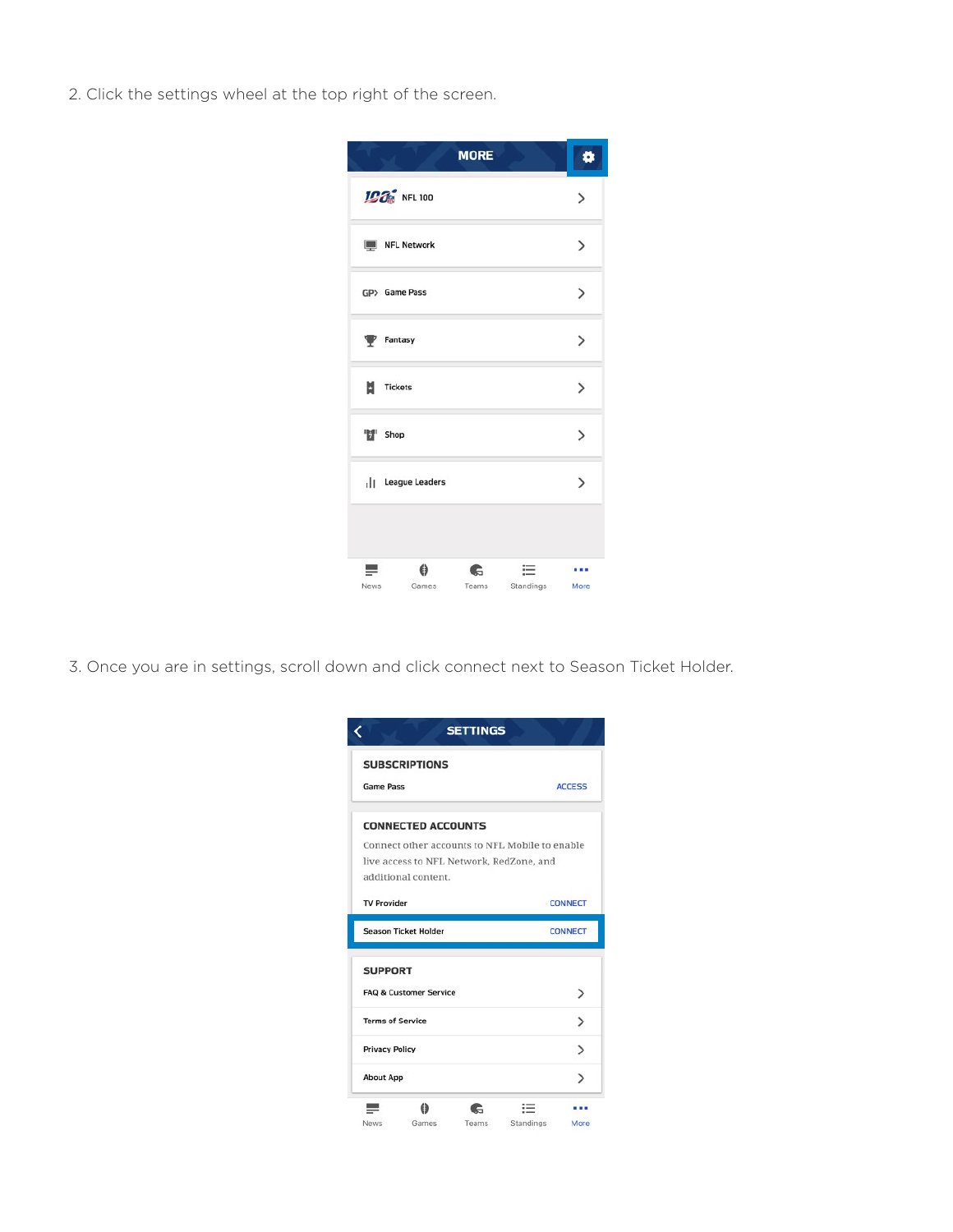4. On the next page, scroll down and click on Los Angeles Chargers.



5. You will then click Yes, I agree and then click continue.